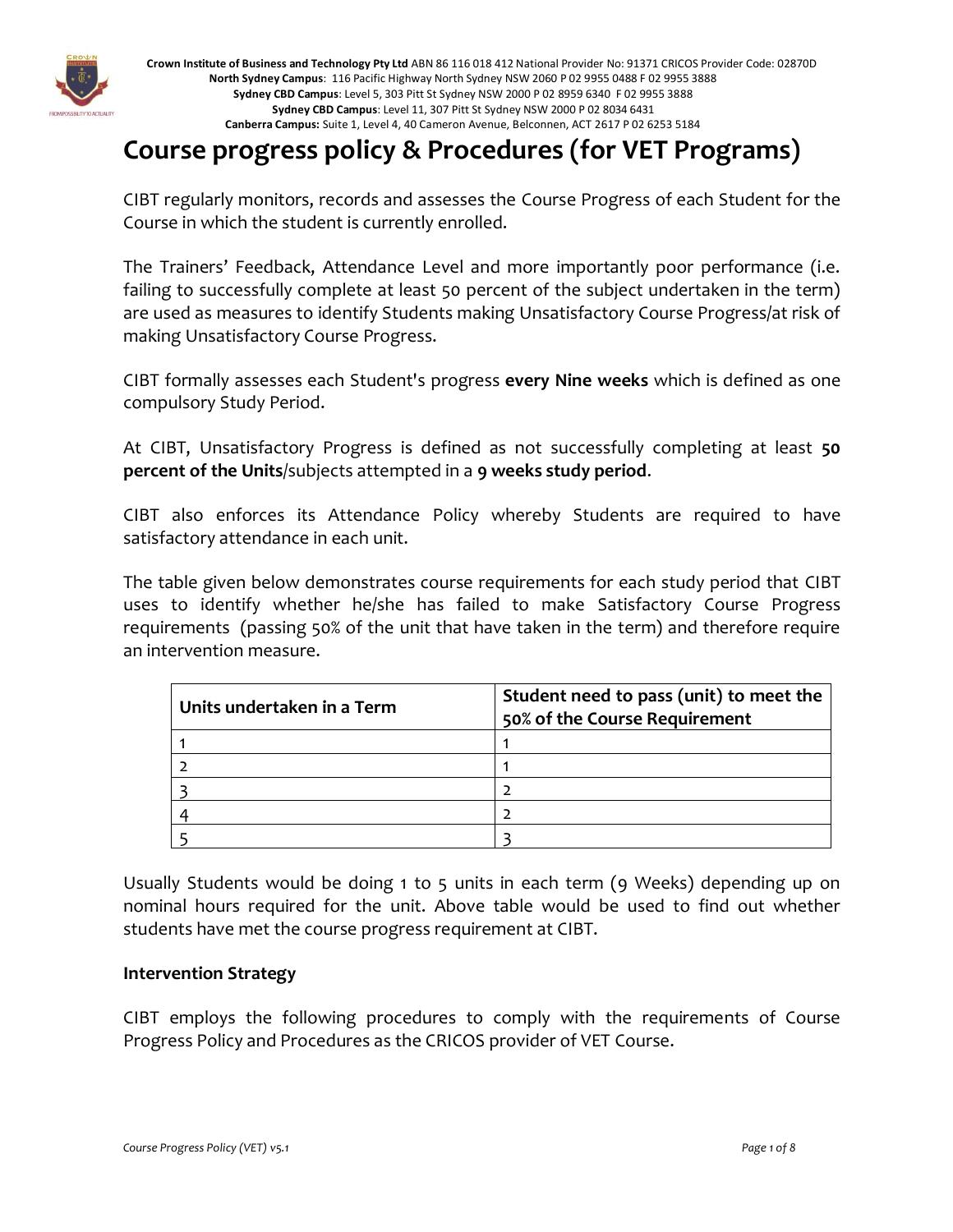

# **Procedures for identifying and contacting Students at risk of making Unsatisfactory Course Progress**

- 1. CIBT formally assesses each Student's Progress to identify Students making Unsatisfactory Course Progress/at risk of making Unsatisfactory Course Progress at the end of each 9 weeks which is one term and defined as one compulsory study period.
- 2. CIBT uses the **following measures to monitor and identify** Students making Unsatisfactory Course Progress/ at risk of making Unsatisfactory Course Progress:
	- The student's weekly Attendance Report
	- Trainers' Feedback on the Student's Performance and Participation in the class
	- Percentage of units/units the Student has successfully completed in the given term. CIBT database has feature to extract the report of Students not making Satisfactory Course Progress and Compliance Manager runs this report at the end of each term.
- 3. All at risk students as identified during the assessment will be sent the warning letter.
- 4. The warning letter/email states that the Student has not achieved Satisfactory Course Progress and therefore required to come for an interview to discuss intervention strategies. The Student must contact the reception in person or by phone to make an appointment to see the Compliance/Academic Manager for Intervention.
- 5. Once a *Final Warning for Unsatisfactory Course Progress* is issued, they will have 20 working days in which to access CIBT's appeals process, during which time they will still maintain their enrolment. If Student fails to come for an Appeal, CIBT will report the Student to Department of Home Affairs (DHA) after 20 days the Final Warning was sent via PRISMS.
- 6. The Compliance/Academic Manager will interview the "At Risk Student" using the CIBT interview form and procedures to identify the reasons for the problem and discuss/negotiate an appropriate intervention strategy which may include;
	- Providing the Students with extra classes
	- Providing the Student with extra support to catch up
	- Advising Student to take suitable alternative Course
	- *Providing the students an opportunity to have the failed unit/units re-assessed or allow to re-attempt (given that the Student maintained Satisfactory Attendance).*
	- Increasing monitoring of the Student in terms of both attendance level and class participation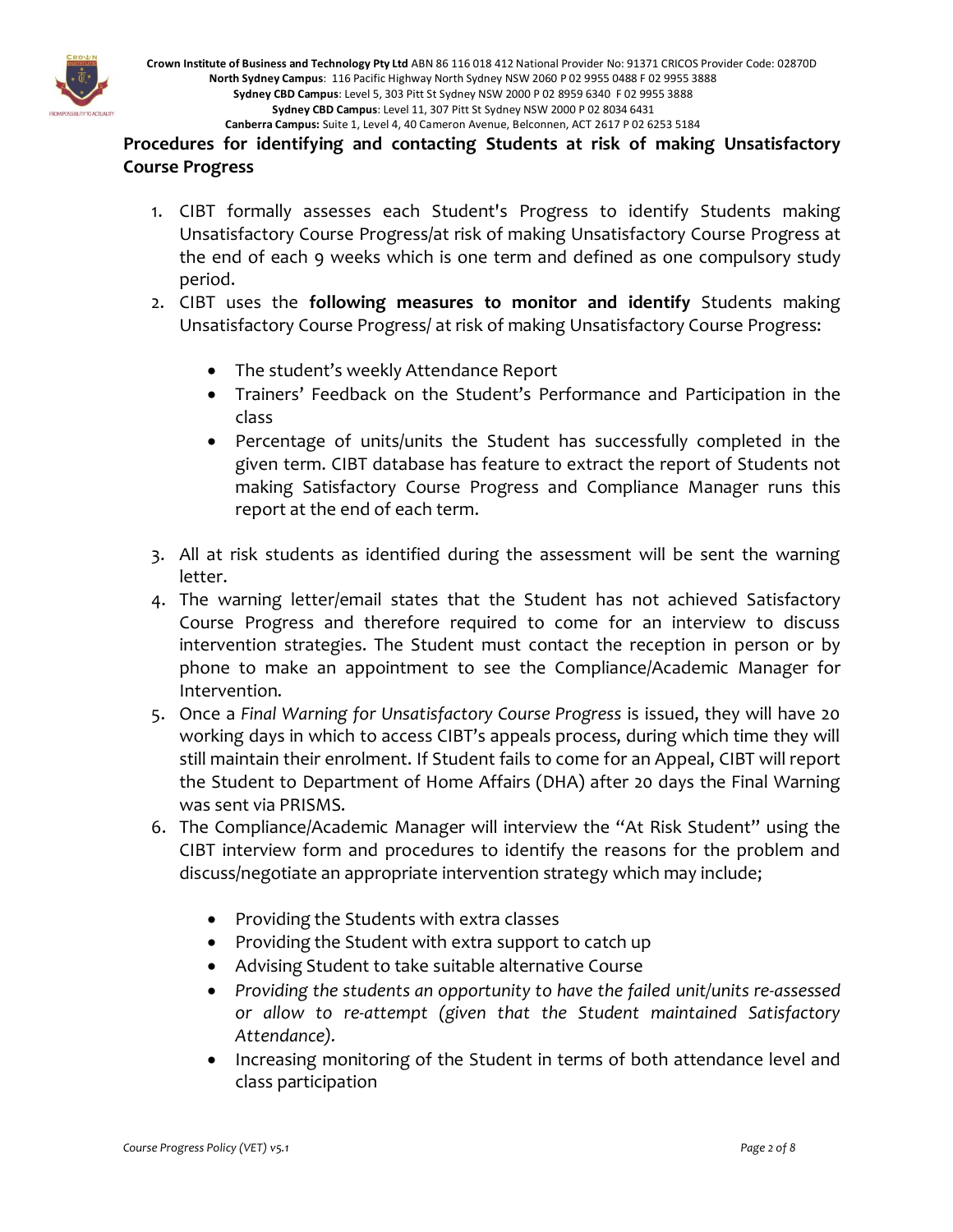

**Crown Institute of Business and Technology Pty Ltd** ABN 86 116 018 412 National Provider No: 91371 CRICOS Provider Code: 02870D **North Sydney Campus**: 116 Pacific Highway North Sydney NSW 2060 P 02 9955 0488 F 02 9955 3888 **Sydney CBD Campus**: Level 5, 303 Pitt St Sydney NSW 2000 P 02 8959 6340 F 02 9955 3888 **Sydney CBD Campus**: Level 11, 307 Pitt St Sydney NSW 2000 P 02 8034 6431 **Canberra Campus:** Suite 1, Level 4, 40 Cameron Avenue, Belconnen, ACT 2617 P 02 6253 5184

- Providing counseling if their personal situation was behind the Student's poor performance.
- 7. During the interview, the Compliance/Academic Manager reiterates the Student the consequence of the failure of making Satisfactory Course Progress within the set time frame.
- 8. If the Student's Appeal is accepted the Compliance/Academic Manager will then inform the respective CIBT personnel (i.e. Student Support Officer/Trainer) of the intervention strategy and advise them to constantly monitor their progress and report back.

If the Student's Appeal is rejected the student can request for the appeal to be reviewed by the Chief Executive Officer (CEO). In order to do this the Student must make an appointment within 5 Working days the letter/email issued to the Student.

Student can also lodge an external appeal or complain about this decision to the Overseas Students Ombudsman. If the student decides to do so they must provide evidence to CIBT within 10 Working days the letter/email issued to the Student.

- 9. The Compliance/Academic Manager will record the details of the "At Risk Student" in the *CIBT's college database* so that monitoring and recording can be carried out.
- 10. The Student will be **participating in the regular term activities** and intervention programs concurrently.
- 11. Student will be strictly monitored for the next term and every term thereafter.
- 12. Any Students who have found to be making Unsatisfactory Course Progress i.e. failing to successfully complete 50 percent of the units/units undertaking in the given term despite going through intervention program will be sent *Final Warning Letter for Unsatisfactory Course Progress (For the Second time)* with CIBT's intention to report to Department of Home Affairs (DHA).
- 13. If the Student's Appeal (for the second time) is rejected by the Compliance/Academic Manager they will not have a chance to get this decision reviewed by the CEO, however, they can seek external appeal. If the student decides to go for an external appeal to the Oversees Students Ombudsman, they must give us in writing within 5 working days of the *Final Warning for Unsatisfactory Course Progress (issued for the second time).*
- 14. *The records of interventions, appeals processes and reporting are kept in respective Student files.*
- 15. If CIBT identifies that Student is at the risk of making Unsatisfactory Course Progress before the end of the term*, CIBT implements its intervention strategy as early as practicable***.**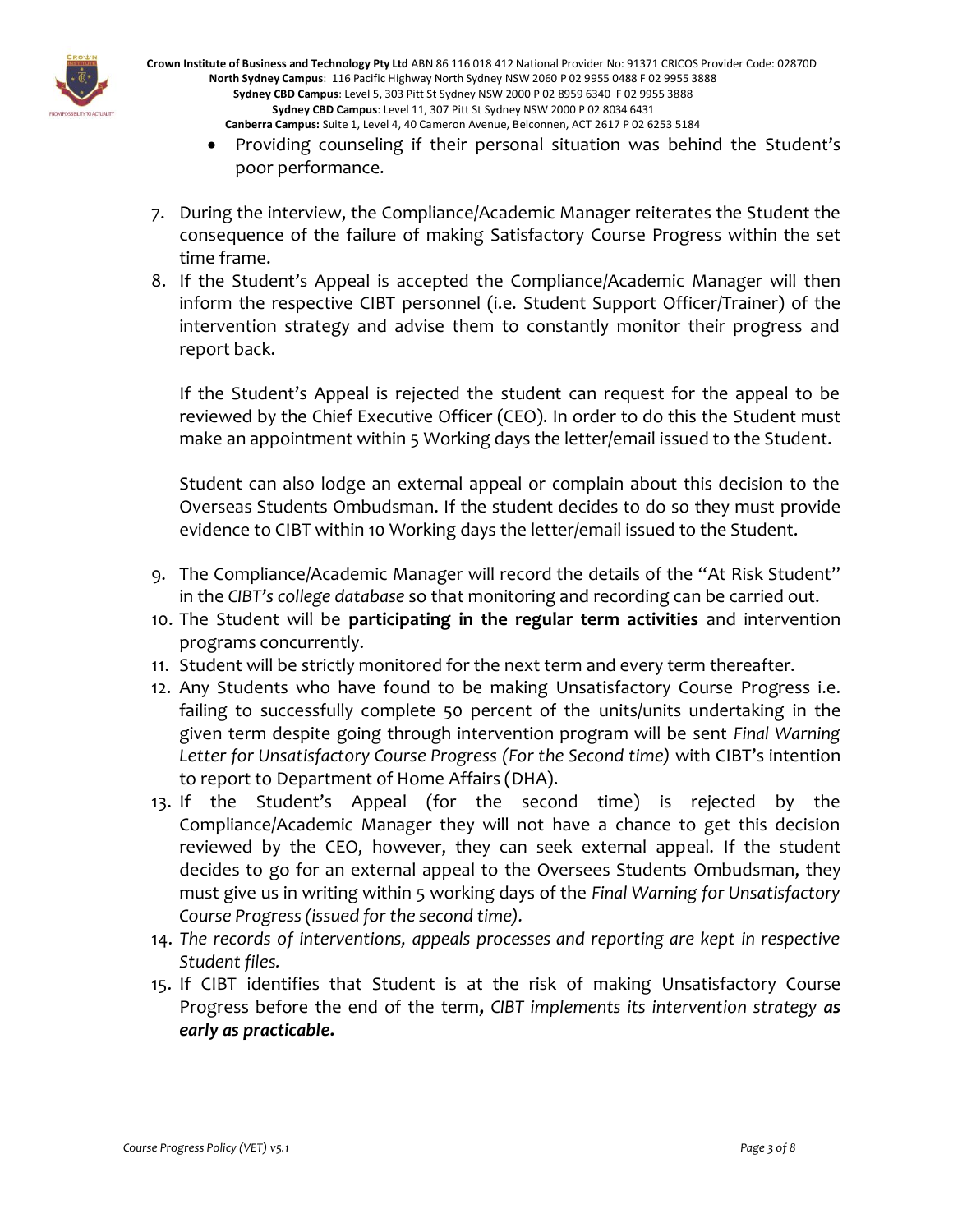

#### **WHO is responsible for each of the steps?**

- CIBT's Compliance/Academic Manager is responsible for defining the workload for the study period, checking progress, deciding that the Student is at risk, implementing the intervention strategy, informing the Student of the CIBT's intention to report, hearing an appeal, and reporting the Student through Provider Registration and International Student Management System (PRISMS).
- Compliance/Academic Manager is responsible for maintaining records and this is managed centrally.

#### **HOW will each step take place?**

- CIBT has web based Student Management System (database) that automatically alerts Compliance/Academic Manager to Students at risk of making Unsatisfactory Progress. The Student Support Officer or the Compliance/Academic Manager runs the report in the database at the end of each academic term to find out Students of not making Satisfactory Course Progress.
- Students are informed of the CIBT's concern for the Student's progress or intention to report the Student by writing.

#### **Right of appeal**

Under the Course Progress Policy, the Student may appeal against CIBT's decision to report to Department of Home Affairs (DHA). The appeal will be considered only if it is made under some or all of the following grounds and made within 20 working days from the date of CIBT' decision to report the Student to Department of Home Affairs (DHA).

- CIBT has not recorded or calculated Students marks correctly
- There are compassionate or compelling reasons which have contributed to Students Unsatisfactory Progress (Students must provide documentary evidence such as verified legitimate medical certificates, etc)
- CIBT has not implemented its intervention strategy in accordance with its documented policies and procedures
- CIBT has not implemented other policies such as assessment, feedback etc. which may impact upon their results
- CIBT has not made the Course Progress Policy available to the Student.

CIBT will provide the Student with a written outcome of their appeal in the form of a signed interview form or a formal letter outlining the details and reasons for the outcome.

Students also have the right to maintain ongoing enrolment while the appeals process is active.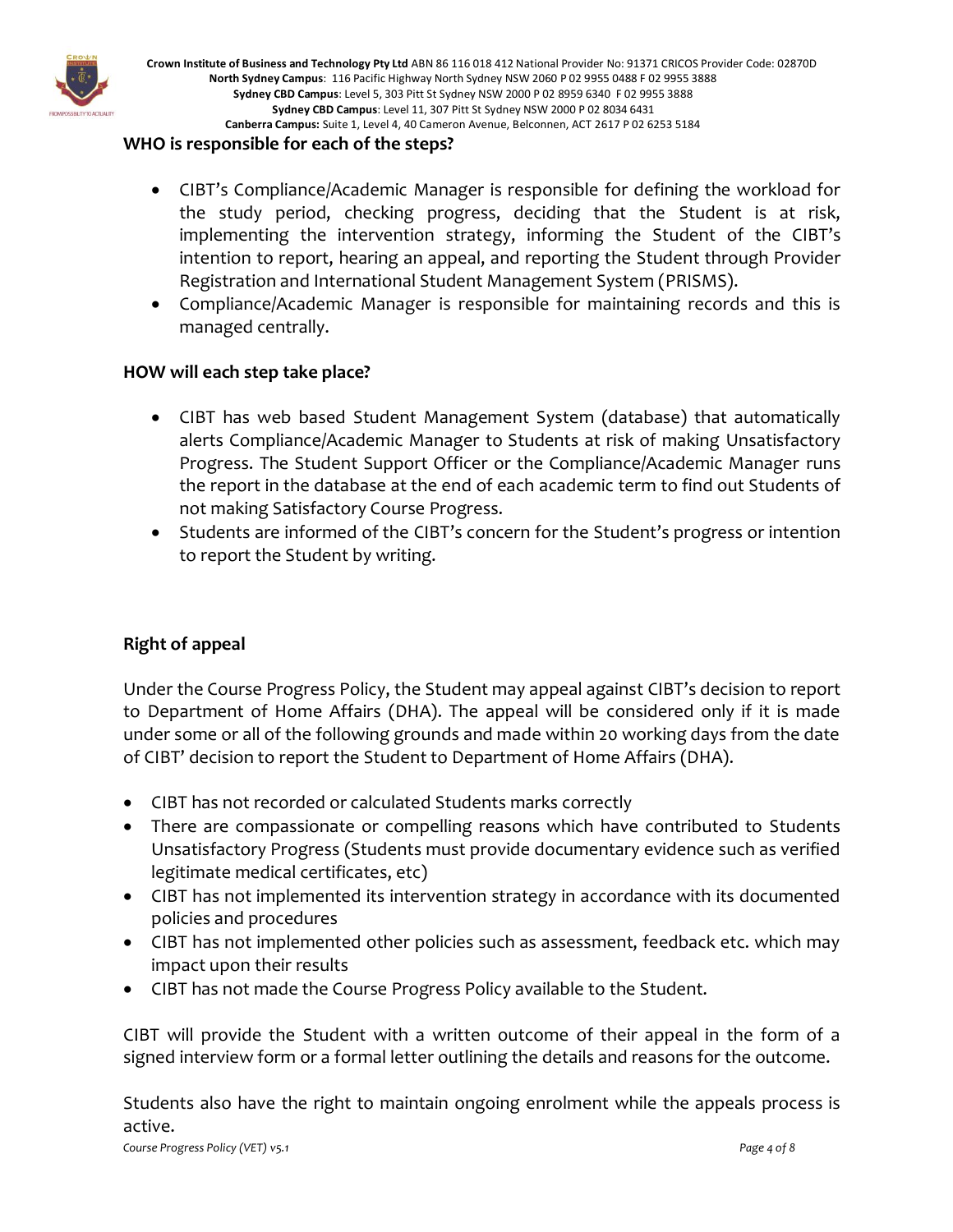

# **Outcomes of the Appeal Process**

- If the appeal shows that there was an error in calculation, and the Student actually made Satisfactory Course Progress (successfully completed at least 50% of the course requirements for that term), then CIBT will not report the Student, and there is no requirement for intervention.
- If the appeals process shows that the Student has not made Satisfactory Progress, but there are compassionate or compelling reasons for the lack of progress, ongoing support will be provided to the Student through the CIBT's intervention strategy, and the CIBT will not report the Student. However, this may lead to an **extension of the duration of the Student study** at CIBT.
- Compassionate or compelling circumstances are generally beyond the control of the Student and they may impact the progress through the Course. These could include serious injury or illness, bereavement of close family members such parents and grandparents, natural disaster in home country and traumatic experience such as crime committed against Student, involvement or witnessing of an accident.

#### **Right to withdraw or not access appeals process**

Where a Student has chosen not to access the CIBT Complaints and Appeals processes within the 20 working days, withdraws from the process, or the process is completed and results in a decision supporting CIBT's decision to report the Student, CIBT will notify through Provider Registration and International Student Management System (PRISMS) as soon as practicable.

# **Reporting student to Department of Home Affairs (DHA) / Department of Education & Training (DET)**

Once Student has assessed as not meeting Satisfactory Course Progress, CIBT then informs the Students in writing of its intention to report the Student. CIBT gives Students 20 working days for the complaints and appeal process.

CIBT will notify on Provider Registration and International Student Management System (PRISMS) if: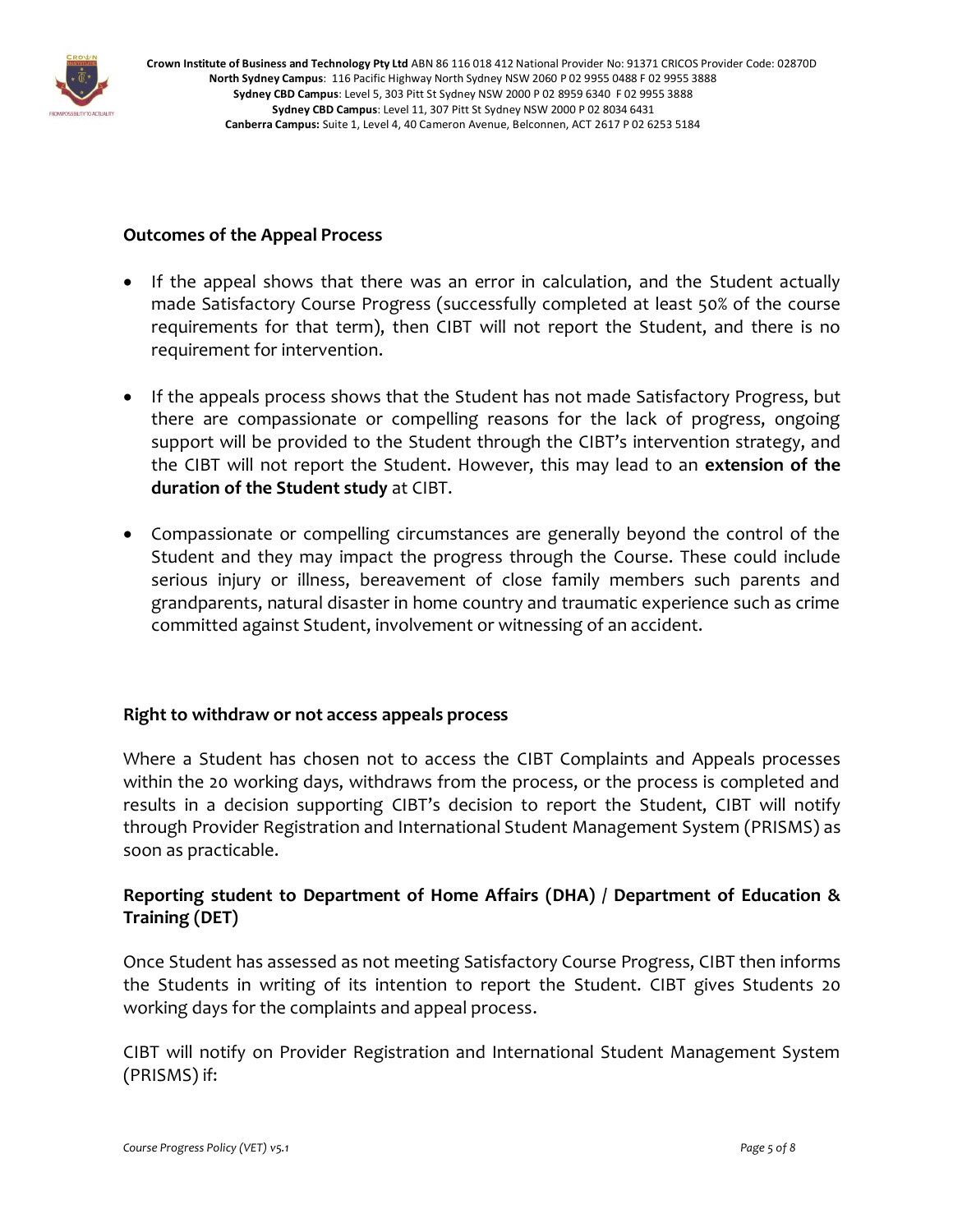

**Crown Institute of Business and Technology Pty Ltd** ABN 86 116 018 412 National Provider No: 91371 CRICOS Provider Code: 02870D **North Sydney Campus**: 116 Pacific Highway North Sydney NSW 2060 P 02 9955 0488 F 02 9955 3888 **Sydney CBD Campus**: Level 5, 303 Pitt St Sydney NSW 2000 P 02 8959 6340 F 02 9955 3888 **Sydney CBD Campus**: Level 11, 307 Pitt St Sydney NSW 2000 P 02 8034 6431 **Canberra Campus:** Suite 1, Level 4, 40 Cameron Avenue, Belconnen, ACT 2617 P 02 6253 5184

- The Student did not lodge an application for appeal against the decision within allowed timeframe.
- The Student made an appeal with unsuccessful outcome.

# **Extension of Duration of Studies**

Some Students who have successfully achieved Academic Progress as a result of intervention may require an extension to their duration if they cannot complete the Course requirements as specified on the Confirmation of Enrolment as a result of:

- Compassionate or compelling circumstances (such as illness where medical certificates state that the student was unable to attend classes or where the CIBT was unable to offer a pre-requisite unit)
- CIBT implementing its intervention strategy for Students were not able to met Satisfactory Course Progress
- An approved deferment or suspension of study has been granted under National Code Standard 9.

#### **Supporting documentation**

Supporting documentation is usually required to consider a claim of compassionate and compelling circumstances. This could include, but is not limited to:

- ✓ Police report;
- $\checkmark$  Medical certificate;
- ✓ Psychiatric certificate;
- $\checkmark$  Death certificate.

#### **Medical and psychiatric certificates**

To be considered valid evidence, medical and psychiatric certificates must:

- $\checkmark$  Be issued by a registered clinician (doctor, RN, psychologist, psychiatrist, etc.);
- ✓ State that the Student was unable to attend classes;
- $\checkmark$  State the length of time the Student will be unfit for class;
- $\checkmark$  Include the clinic's contact details;
- $\checkmark$  Be translated into English if written in language other than English.

Where the intervention strategy has resulted in a variation in the Student's enrolment load, which may affect the Student's expected duration of study in accordance with National Code Standard 8.16, CIBT is to record this variation and the reasons for it on the Student file. CIBT will report the Student via Provider Registration and International Student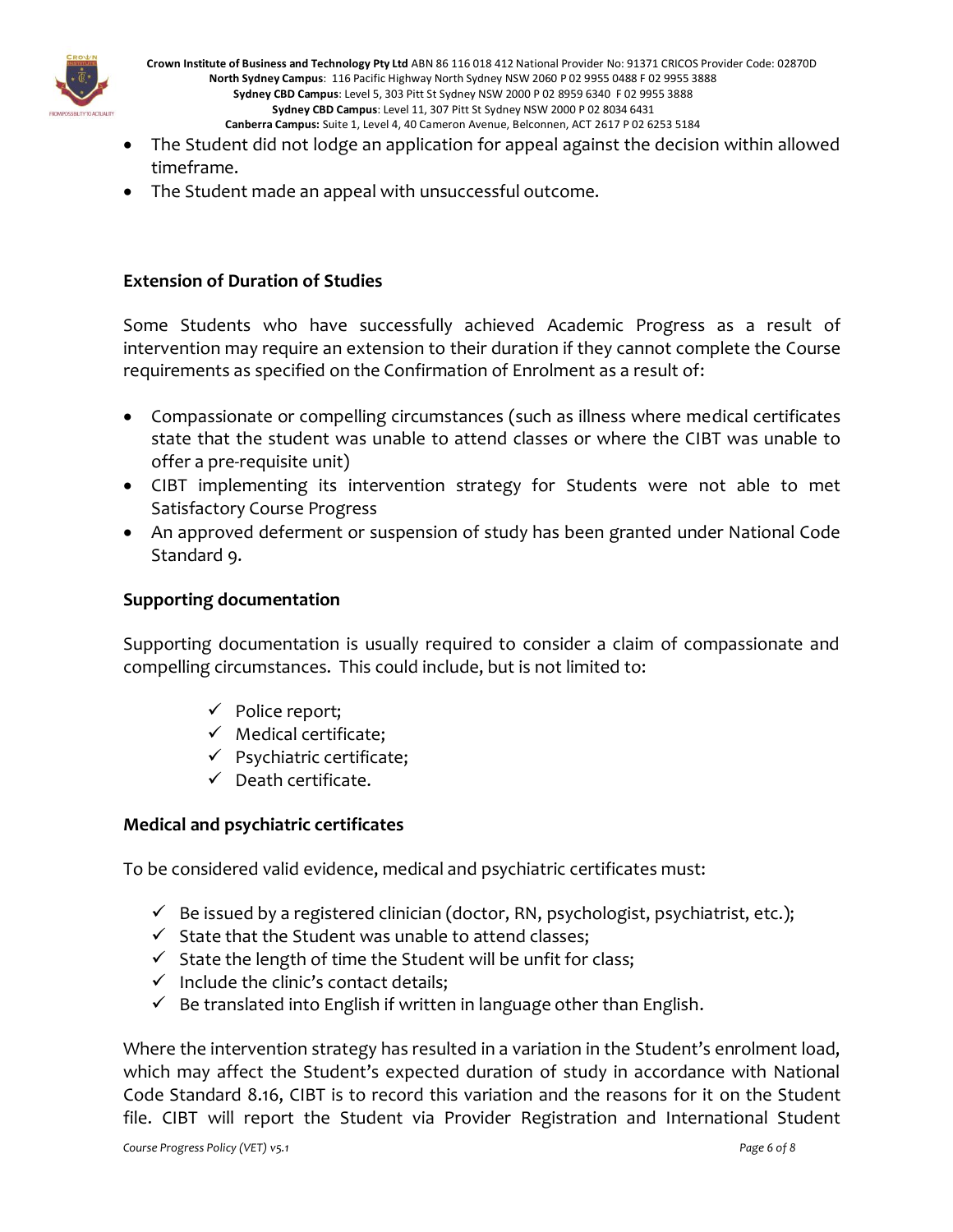

**Crown Institute of Business and Technology Pty Ltd** ABN 86 116 018 412 National Provider No: 91371 CRICOS Provider Code: 02870D **North Sydney Campus**: 116 Pacific Highway North Sydney NSW 2060 P 02 9955 0488 F 02 9955 3888 **Sydney CBD Campus**: Level 5, 303 Pitt St Sydney NSW 2000 P 02 8959 6340 F 02 9955 3888 **Sydney CBD Campus**: Level 11, 307 Pitt St Sydney NSW 2000 P 02 8034 6431 **Canberra Campus:** Suite 1, Level 4, 40 Cameron Avenue, Belconnen, ACT 2617 P 02 6253 5184 Management System (PRISMS) and/or issue a new COE when the Student can only account

for the variation by extending his/her expected duration of study.